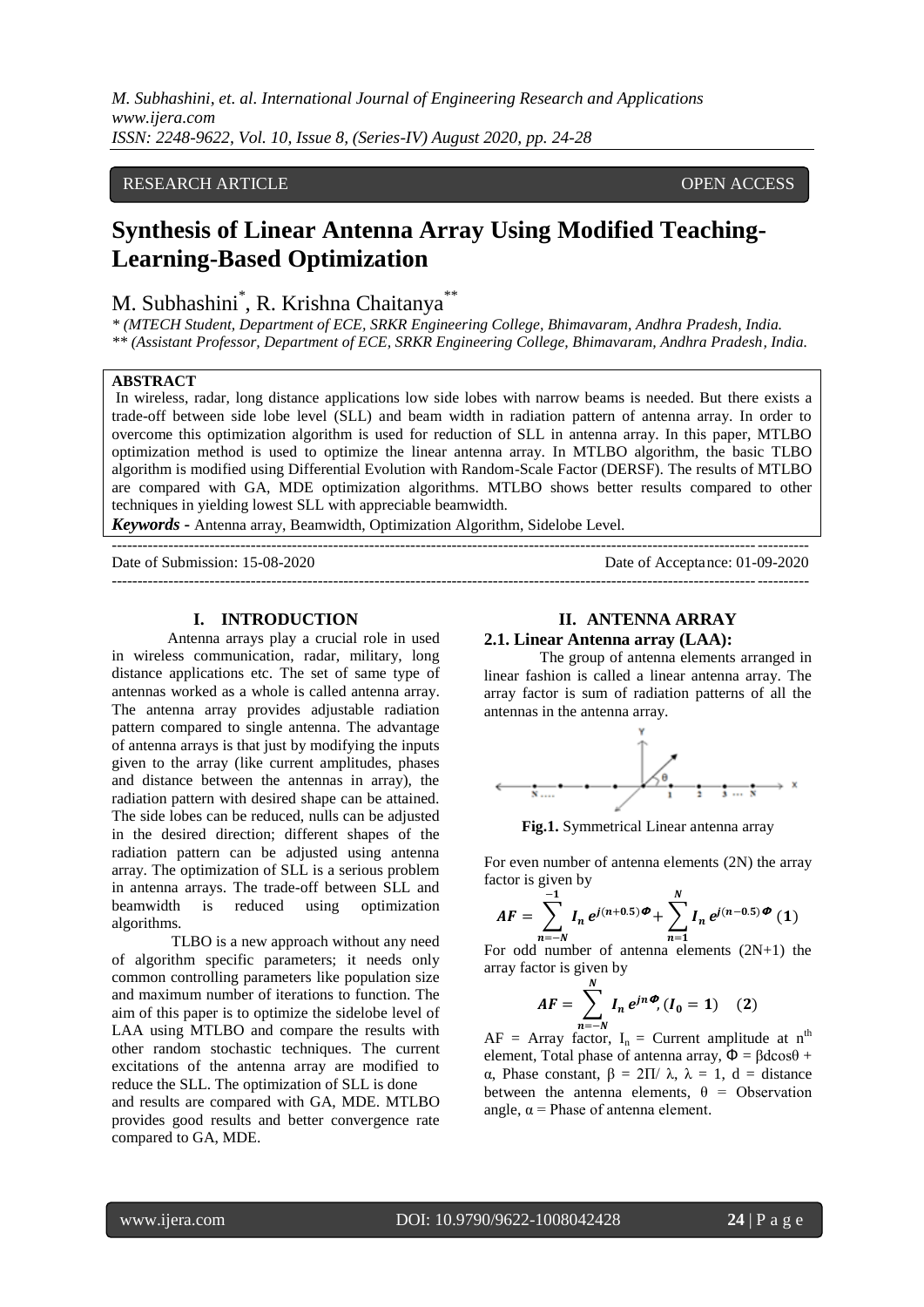#### **III. OPTIMIZATION ALGORITHM 3.1. Genetic Algorithm (GA):**

GA is evolutionary based optimization algorithm inspired from Darwin"s theory of evolution. Only the fittest solutions are selected for generation with a hope that new generation is better than old generation (parents). The population is initialized. The solutions are selected based on fitness function. Then solutions are updated using two main operators: 1. Crossover, 2. Mutation iteratively until the optimal solution is obtained. In crossover operation the offspring will have the characteristics of the parents. The mutation operation maintains diversity and stop premature local optimum convergence.

## **3.2. Modified Differential Evolution (MDE):**

The basic DE has mainly two disadvantages: low convergence rate and low exploration capabilities. These disadvantages are overcome in MDE by using DE/rand-to-best/2 mutation process. The population is initialized. The solutions are updated iteratively using mutation process. The crossover operation is used for selection between initial solution vectors and mutated vectors creating trail vectors. Finally, the selection between trail and parent vectors is done based on fitness values. This process is continued until the termination criterion is met.

### **3.3. Modified TLBO:**

TLBO belongs to algorithm specific parameter less algorithms. It is inspired from teaching and learning process in class. The mechanism how students acquire knowledge from teacher and through interaction with other students is the main motivation of the algorithm. There are two stages in this algorithm:

1. Teacher stage

2. Learner stage.

In teacher stage, learners acquire knowledge from teacher. The best solution among the population is considered as teacher solution. The overall learning average of the outcomes is improved in class in teacher stage.

 $S<sub>new</sub> = S<sub>old</sub> + r<sub>1</sub> (S<sub>best</sub> - T<sub>f</sub> S<sub>mean</sub>)$  (3)

 $S<sub>new</sub>$  is the updated solution in teacher's stage.  $S<sub>old</sub>$  is the learner solution that is to be updated.  $r_1$  is a randomly distributed vector in the range  $(0, 1)$ . S<sub>best</sub> is teacher solution.  $S_{mean}$  is mean of all the learner solutions.  $T_f$  is teaching factor.  $T_f$  will be either 1 or 2.

$$
T_f = round [1 + (rand (0, 1) * (2-1))]
$$
 (4)

In learner stage, the students improve his/her skills from other students who have better skills than him/her. Randomly select two learners  $S_a$ ,  $S_b$ . If  $S_a$  has more knowledge than  $S_b$ ,

$$
S_{new} = S_{old} + r_2 (S_a - S_b)
$$
 (5)

Else

 $S_{new} = S_{old} + r_2 (S_b - S_a)$  (6)  $S<sub>new</sub>$  is the updated solution in learner's stage. r<sub>2</sub> is randomly distributed vector in the range (0, 1). The new learner  $(S_{new})$  is updated only when  $S_{new}$  has more knowledge than  $S_{old}$ .

A learner always tries to improve his/her knowledge with the help of teacher or with interaction of other learners. Considering this phenomenon, the random vector in learner's stage r2 is replaced with R in modified TLBO. This is inspired from approach of Differential Evolution of Random-Scale Factor (DERSF). R is a randomly distributed vector in the range (0.5, 1).

$$
R = 0.5(1 + \text{rand}(0, 1))
$$
 (7)

The searching capabilities of the algorithm are improved in MTLBO compared to TLBO. It also shows better convergence rate and efficiency. MTLBO depends only on common algorithm parameters like population size, size of design variables and number of iterations. The population with 'N' learners is initialized. The learner solutions are updated by both teacher and learner stages. The new solutions are updated in population only when the objective function values of new learner solutions are better than old learner solutions.

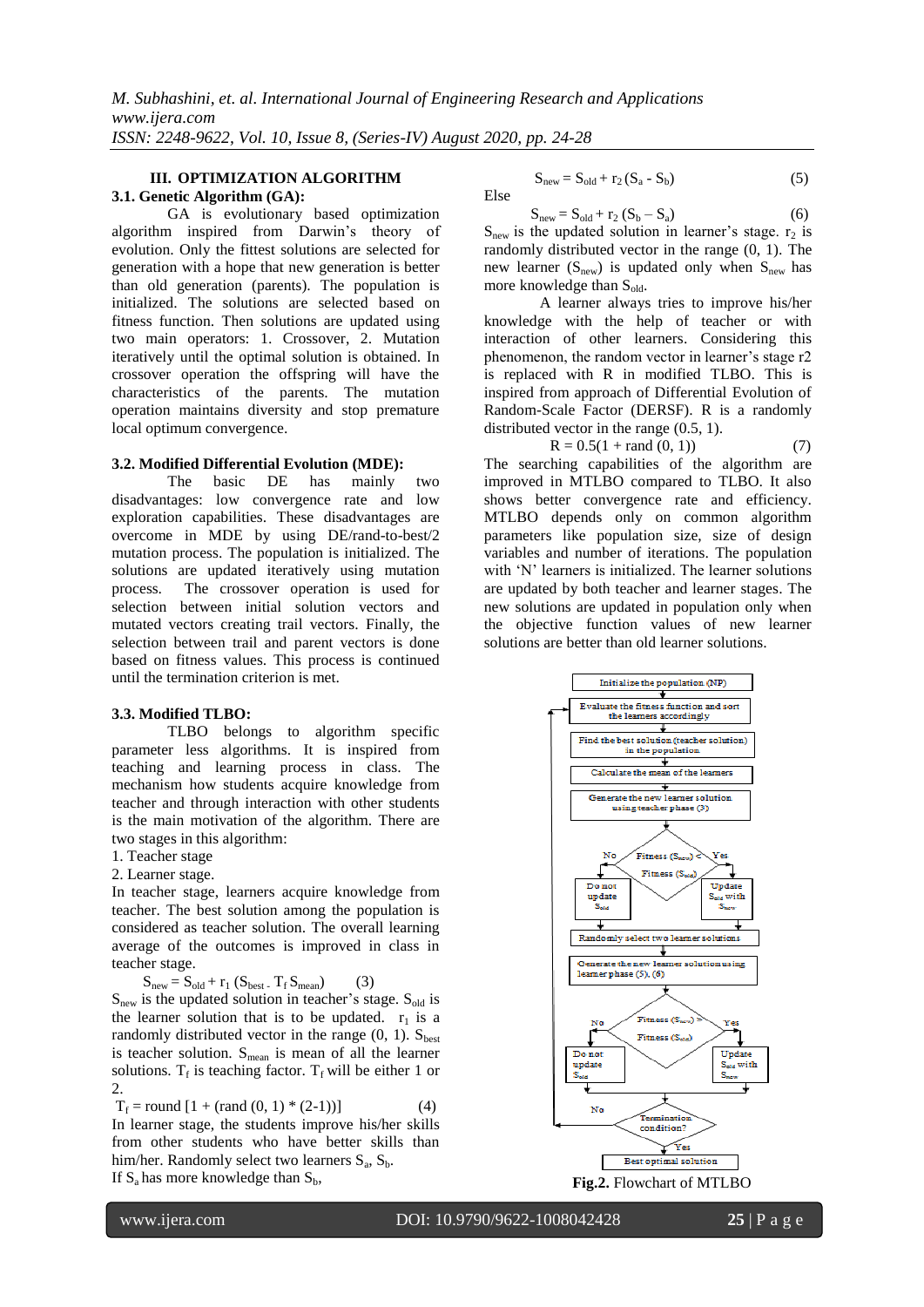*M. Subhashini, et. al. International Journal of Engineering Research and Applications www.ijera.com ISSN: 2248-9622, Vol. 10, Issue 8, (Series-IV) August 2020, pp. 24-28*

### **IV. RESULTS**

The side lobe level of LAA is optimized using GA, MDE and MTLBO. The maximum number of iterations is considered as termination criteria. LAA is optimized for both even and odd antenna elements using (1), (2). MATLAB 2009b is used for simulation. The fitness function used to reduce SLL is, Fitness = max (20log  $|AF(\theta) / AF_{max}|$ );

 $\theta = [0, 90^0]$ 

Maximum number of iterations  $= 100$ 

Number of solutions,  $N = 100$ 

Length of learner,  $P =$  length of antenna array.

The phase between the antenna elements is kept constant,  $\alpha = 0^0$ . The spacing between the elements is kept constant,  $d = 0.5\lambda$ .

Parameters of GA:

Crossover probability  $= 0.85$ 

Mutation probability  $= 0.01$ 

Parameters of MDE:

Maximum and minimum scale factor,  $SF<sub>max</sub>=1$ ;  $SF_{\text{min}}=0.9$ 

Maximum and minimum scale factor,

 $CP_{\text{max}} = 0.9$ ;  $CP_{\text{min}} = 0$ 

The scale factor and cross probability is updated iteratively using

$$
SF(i) = \frac{\ln\left(\frac{SF_{min}}{SF_{max}}\right)}{maxite}
$$

$$
CR(i) = CR_{min} + (CR_{max} - CR_{min}) * \left(\frac{i}{maxite}\right)
$$

MTLBO does not require any algorithm specific parameters. It works only on common algorithm parameters. MTLBO provides better results compared to other algorithms in providing lowest sidelobe level with appreciable beamwidth (Tables: 1-3). The results for 16, 19 and 24 elements of LAA are shown in Fig. 2-4.

**Table-1. Current excitations and SLL of 16 element LAA**

| Algorith     | <b>Current Amplitudes</b> | SLL.     |
|--------------|---------------------------|----------|
| m            |                           | (dB)     |
| GA           | 1.0000,0.9747,0.8441,     | $-27.66$ |
|              | 0.8264,0.5275,0.4717,     |          |
|              | 0.3676,0.2175             |          |
|              |                           |          |
| <b>MDE</b>   | 1.0000,0.9514,0.8681,     | $-31.24$ |
|              | 0.7102,0.5979,0.4188,     |          |
|              | 0.3119,0.2272             |          |
|              |                           |          |
| <b>MTLBO</b> | 1.0000,0.9491,0.8534,     | $-32.10$ |
|              | 0.7245, 0.5769, 0.4263,   |          |
|              | 0.2869,0.2362             |          |
|              |                           |          |



**Fig.3.** Radiation pattern of 16-element LAA

**Table-2. Current excitations and SLL of 19 element LAA**

| Algorithm    | <b>Current Amplitudes</b>                                              | SLL.<br>(dB) |
|--------------|------------------------------------------------------------------------|--------------|
| GA           | 0.9583,0.9526,0.8172<br>0.7725.0.5808.0.5012                           | $-31.12$     |
|              | 0.2933, 0.3119, 0.1642                                                 |              |
| <b>MDE</b>   | 0.9511,0.9290,0.8222,<br>0.6865,0.5830,0.4485,<br>0.3317.0.2248.0.1412 | $-33.55$     |
| <b>MTLBO</b> | 1.0000,0.9195,0.8518,<br>0.7122,0.6061,0.4503,<br>0.3462,0.2154,0.1936 | $-35.22$     |



**Fig.4.** Radiation pattern of 19-element LAA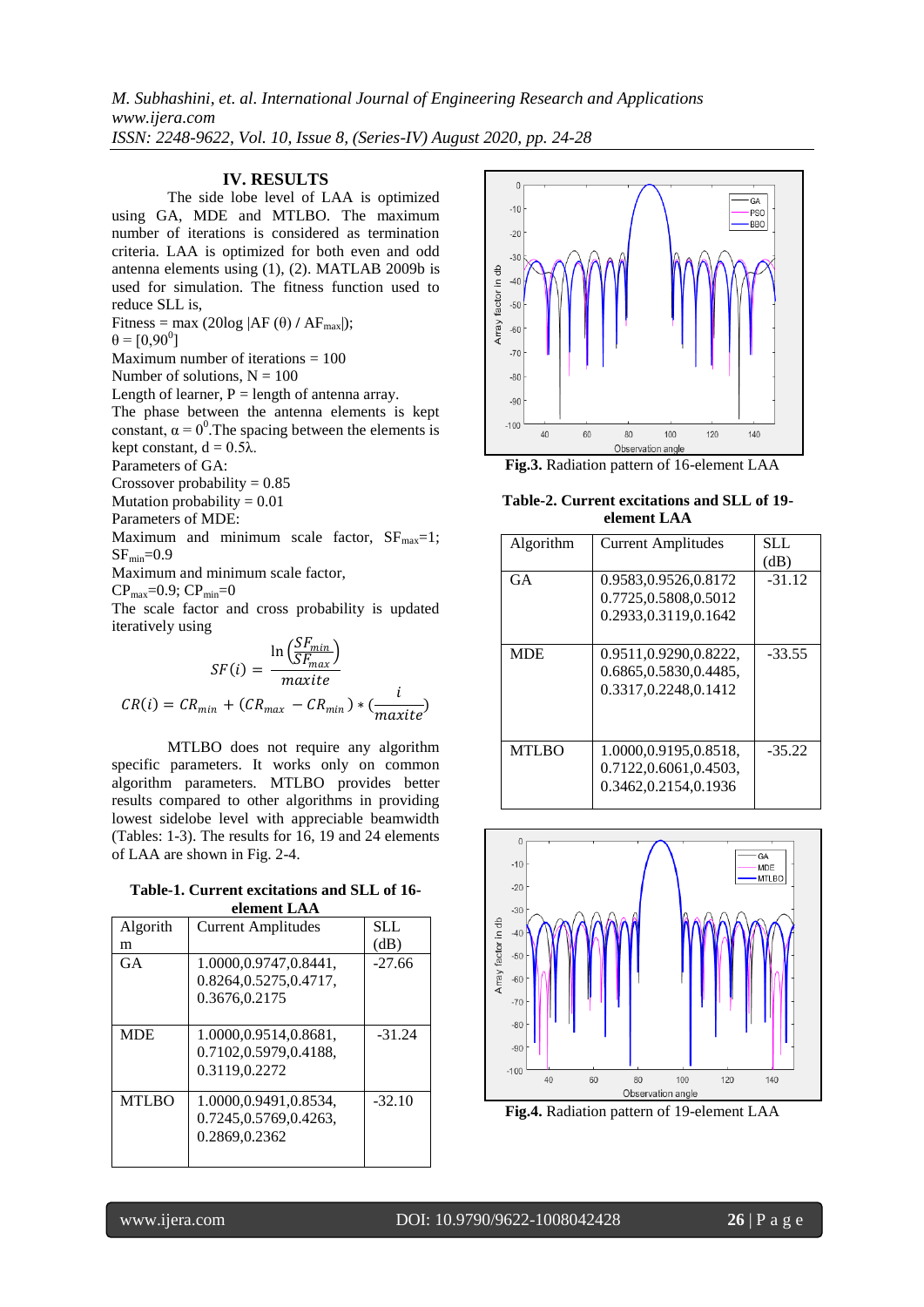| еннеш таа    |                           |          |  |  |
|--------------|---------------------------|----------|--|--|
| Algorithm    | <b>Current Amplitudes</b> | SLL.     |  |  |
|              |                           | (dB)     |  |  |
| GA           | 1.0000,0.9881,0.9679,     | $-22.36$ |  |  |
|              | 0.9494.0.6870.0.3064.     |          |  |  |
|              | 0.4651,0.5875,0.2059,     |          |  |  |
|              | 0.4267, 0.1184, 0.1740    |          |  |  |
| <b>MDE</b>   | 1.0000,0.9334,0.9169,     | $-34.71$ |  |  |
|              | 0.8526, 0.7494, 0.6275,   |          |  |  |
|              | 0.5280,0.4477,0.3077,     |          |  |  |
|              | 0.2731, 0.1400, 0.1073    |          |  |  |
| <b>MTLBO</b> | 1.0000,0.9622,0.9128,     | $-40.49$ |  |  |
|              | 0.8374.0.7306.0.6267.     |          |  |  |
|              | 0.5231,0.4025,0.2995,     |          |  |  |
|              | 0.2228, 0.1395, 0.1104    |          |  |  |

#### **Table - 3. Current excitations and SLL of 24 element LAA**



**Fig.5.** Radiation pattern of 24-element LAA



**Fig.6.** Convergence plots for GA, MDE and MTLBO of 24-element LAA

### **V. CONCLUSIONS AND FUTURE SCOPE**

In this paper, optimization of SLL of LAA is done for 16, 19 and 24 element antenna array using MTLBO, MDE and GA. MTLBO provides

best SLL of -37.53dB for 16 elements, -35.22 dB for 19 elements and -40.49dB for 24 elements. MTLBO gives better results compared to GA, MDE. The results show that MTLBO provides lowest sidelobe level with appreciable beamwidth. The convergence plot indicates that MTLBO converges faster to best optimal solution when compared with GA, MDE. MTLBO is algorithm specific parameter less algorithm. The controlling and tuning of parameters which is difficult and time consuming process does not belong to MTLBO. It is easy to implement and powerful. For further extension of this paper, SLL reduction can also be done by modifying phase excitations of antennas in array or spacing between the antennas.

### **REFERENCES**

- [1]. Constantine A. Balanis, *Antenna Theory: Analysis and Design*, (WILEY, Fourth Edition).
- [2]. G.S.N.RAJU, *Antennas and Wave Propagation*, (Pearson Education India), 2006.
- [3]. T.S.JeyaliLaseetha, Dr.R.Sukanesh, Synthesis of Linear Antenna Array using Genetic Algorithm to Maximize Sidelobe Level Reduction, *International Journal of Computer Applications (0975 – 8887), Volume 20– No.7,* April 2011.
- [4]. [Chuan Lin](https://ieeexplore.ieee.org/author/37404181900) , [Anyong Qing,](https://ieeexplore.ieee.org/author/37370452000) [Quanyuan Feng,](https://ieeexplore.ieee.org/author/37370452000) Synthesis of Unequally Spaced Antenna Arrays by Using Differential Evolution, *IEEE Transactions On Antennas And Propagation, VOL. 58, NO. 8,* AUGUST 2010.
- [5]. Prasad Rao Rayavarapu, Dharma Raj Cheruku, Srinu Budumuru, Synthesis of Aperiodic Antenna Array with Minimum Sidelobe Levels Using Modified Differential Evolution, *International Journal of Innovative Technology and Exploring Engineering (IJITEE) ISSN: 2278-3075, Volume-8 Issue-5* March, 2019.
- [6]. [R.V.Rao,](https://www.sciencedirect.com/science/article/abs/pii/S0010448510002484#!) [V.J.Savsani,](https://www.sciencedirect.com/science/article/abs/pii/S0010448510002484#!) [D.P.Vakharia,](https://www.sciencedirect.com/science/article/abs/pii/S0010448510002484#!) Teaching - learning - based optimization: A novel method for constrained mechanical design optimization problems, *Computer-Aided Design 43 (2011) Elsevier Ltd., 2011*, 303–315.
- [7]. V. V. S. S. S. Chakravarthy, K. Naveen Babu, S. Suresh, P. Chaya Devi and P. Mallikarjuna Rao, Linear Array Optimization Using Teaching Learning Based Optimization, *Springer International Publishing Switzerland 2015, Volume 2.*
- [8]. Zailei Luo, Xueming He' Xuedong Chen' Xin Luo and Xiaoqing Li, Synthesis of Thinned Concentric Circular Antenna Arrays Using